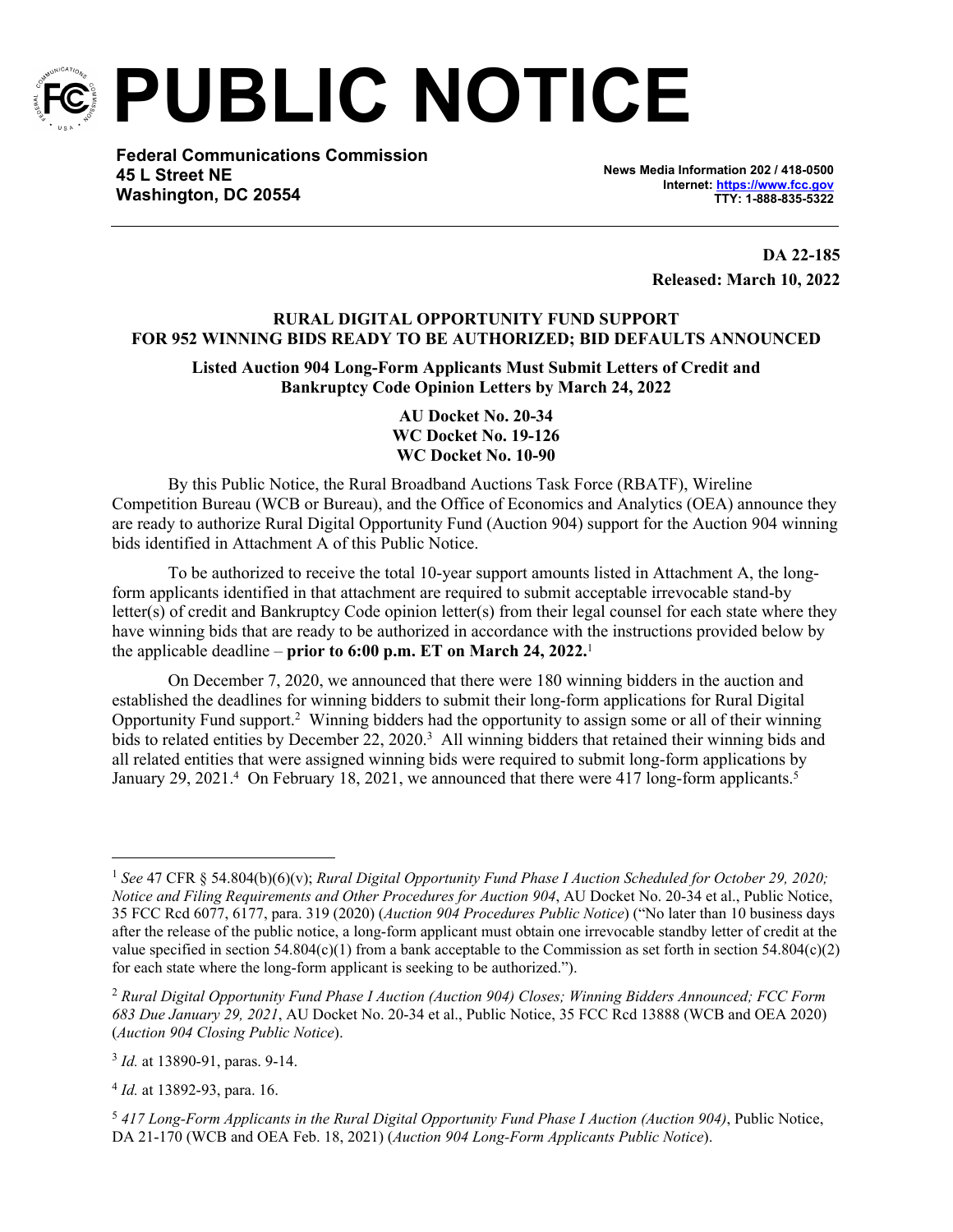We have reviewed the long-form applications associated with each of the winning bids identified in Attachment A.<sup>6</sup> These applications were reviewed to determine whether they met all legal, financial, and technical requirements. Based on the representations and certifications in each relevant long-form application, we are prepared to authorize support, subject to submission of the required letter(s) of credit and Bankruptcy Code opinion letter(s), for each of the winning bids identified in Attachment A.<sup>7</sup>

<span id="page-1-0"></span>The support amounts listed in Attachment A are subject to change. On July 26, 2021, the RBATF, WCB, and OEA sent a letter to certain long-form applicants that identified census blocks where concerns of existing service or questions of potential waste had been raised, and informed applicants that if they no longer wished to pursue support for a winning bid they should identify those census block groups with a brief explanation of their decision to default on their bid $(s)$ .<sup>8</sup> Support amounts will be adjusted for applicants that defaulted on the identified census blocks. Until these adjusted support amounts are provided, we encourage long-form applicants to obtain letters of credit that cover the full amount of support indicated in Attachment A.

*ETC Deadline Waivers.* Auction 904 long-form applicants were required to certify that they are eligible telecommunications carriers (ETCs) in all bid areas and to submit appropriate documentation supporting such certification on or before June 7, 2021.<sup>9</sup> On our own motion, we find good cause to waive this deadline for the applicants that were designated as ETCs by the Commission on June 8, 2021 for the reasons described in the first Auction 904 Ready to Authorize Public Notice.<sup>10</sup>

We also find good cause to waive this deadline for certain applicants that obtained state ETC designations.<sup>11</sup> Generally, the Commission's rules may be waived for good cause shown.<sup>12</sup> Waiver of the Commission's rules is appropriate only if both: (1) special circumstances warrant a deviation from the general rule, and (2) such deviation will serve the public interest.<sup>13</sup> The Commission has found that waiver of this deadline is appropriate when an ETC designation proceeding is not yet complete by the

<sup>8</sup> *See* "Letters to Long-Form Applicants about Identified Census Blocks," https://www.fcc.gov/auction/904/releases.

 $947$  CFR § 54.804(b)(5) (requiring winning bidders to submit within 180 days of the announcement of winning bids, a certification of ETC designation in all relevant areas and supporting documentation for that certification); *Auction 904 Procedures Public Notice*, 35 FCC Rcd at 6176, para. 316; *see also Rural Digital Opportunity Fund et al.*, WC Docket No. 19-126 et al., Report and Order, 35 FCC Rcd 686, 727-28, para. 92 (2020) (*Rural Digital Opportunity Fund Order*).

<sup>11</sup> Requests from other long-form applicants seeking waiver of the ETC deadline remain pending and will be addressed in future releases.

<sup>12</sup> 47 CFR § 1.3.

<sup>13</sup> *See Northeast Cellular Tel. Co. v. FCC*, 897 F.2d 1164, 1166 (D.C. Cir. 1990) (citing *WAIT Radio v. FCC*, 418 F.2d 1153, 1157-59 (D.C. Cir. 1969), *cert. denied*, 93 S. Ct. 461 (1972)).

<sup>&</sup>lt;sup>6</sup> Broadlife Communications, Inc. was designated as an eligible telecommunications carrier (ETC) under a different name than its legal name. *Telecommunications Carriers Eligible for Universal Service Support; Connect America Fund*; WC Docket Nos. 09-197, 10-90, Order, DA 21-663 (WCB June 8, 2021). The revised legal name is reflected in Attachment A.

<sup>7</sup> *See* 47 CFR § 54.804(b)(6)(v). We remind all applicants that an ETC satisfies its obligation to "offer" qualifying services by being legally responsible for dealing with customer problems, providing quality of service guarantees, and meeting universal service fund-related requirements. Accordingly, a broadband provider may satisfy its voice obligations by offering voice service through an affiliate or by offering a managed voice solution (including VoIP) through a third-party vendor, but a provider cannot simply rely on the availability of over-the-top voice options to satisfy this obligation. *Auction 904 Procedures Public Notice*, 35 FCC Rcd at 6129, para. 139.

<sup>10</sup> *Rural Digital Opportunity Fund Auction Support for 1,460 Winning Bids Ready to Be Authorized*, AU Docket No. 20-34 et al., DA 21-909, at 2 & n.9 (WCB/OEA July 26, 2021). *See also Telecommunications Carriers Eligible for Universal Service Support; Connect America Fund*; WC Docket Nos. 09-197, 10-90, Order, DA 21-663 (WCB June 8, 2021).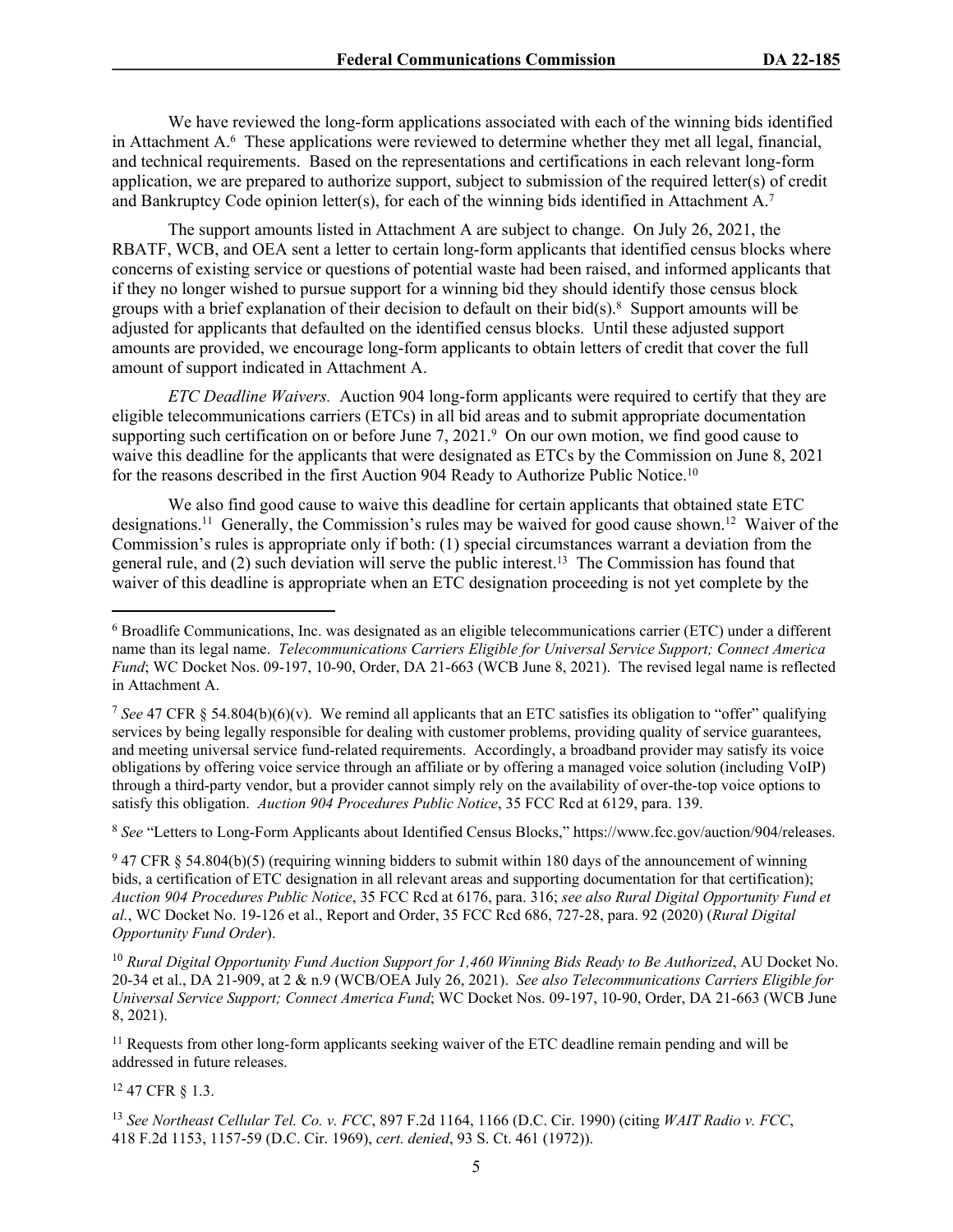deadline despite the good faith efforts of the long-form applicant.<sup>14</sup> The Commission has explained that it would presume such good faith efforts when the petitioner submitted its petition to the relevant authority within 30 days of the release of the *Auction 904 Closing Public Notice,* i.e., by January 6, 2021.<sup>15</sup> In the Connect America Phase II auction, we granted petitions for waiver for applicants that filed outside the 30 day window after finding that the applicant "acted diligently in attempting to obtain its ETC designation prior to the deadline," that a delay did not "rise to the level of lack of good faith that should result in[the applicant's] default," and that "late-filing of [the] ETC application did not delay the Commission's longform application review process or the provision of voice and broadband services to consumers."<sup>16</sup> In contrast, we have found a lack of good-faith pursuit of ETC designation where (1) an applicant had provided no explanation or defense of its failure to timely submit its ETC application to its respective state commission, (2) an applicant relied on a specific corporate strategy or business consideration to delay its submission, or (3) an applicant filed its ETC designation petition a few days before the ETC deadline and "failed to provide a compelling rationale" for the delay.<sup>17</sup>

*Centranet, LLC.* Centranet sought waiver of the June 7, 2021 ETC documentation deadline for its respective long-form application in Oklahoma.<sup>18</sup> We find good cause to grant its petition for waiver regarding the ETC documentation deadline for this state. Centranet filed its ETC designation application with the Oklahoma Corporation Commission (OCC) on January 6, 2021, ultimately receiving a designation on December 28, 2021.<sup>19</sup> Because Centranet filed its petition with the OCC within 30 days of the public notice announcing that it was a winning bidder,<sup>20</sup> we presume that it acted in good faith in pursuing its ETC designation.<sup>21</sup> That presumption has not been overcome, and thus we find good cause to waive the deadline.

<sup>18</sup> Petition of Centranet, LLC for Waiver of the ETC Designation Deadline, AU Docket No 20-34 at 3 (filed May 27, 2021) (Centranet Petition).

<sup>19</sup> Centranet Petition at 2; *See* Corporation Commission of the State of Oklahoma, Order, Docket No. 722411 (rel. Dec. 28, 2021).

<sup>20</sup> Centranet Petition at 2.

<sup>&</sup>lt;sup>14</sup> Connect America Fund et al., WC Docket No. 10-90 et al., Report and Order and Further Notice of Proposed Rulemaking, 31 FCC Rcd 5949, 6002, para. 152 (2016); *Rural Digital Opportunity Fund Order*, 35 FCC Rcd at 723, para. 81.

<sup>15</sup> *Rural Digital Opportunity Fund Order*, 35 FCC Rcd at 723, para. 81; *Auction 904 Closing Public Notice*, 36 FCC Rcd 13888.

<sup>16</sup> *See, e.g., Connect America Fund Phase II Auction Support for 2,121 Winning Bids Ready to Be Authorized*, AU Docket No. 17-182 et al., Public Notice, 34 FCC Rcd 12384, 12385-86 (WCB/OEA 2019); *Connect America Fund Phase II Auction Support for 611 Winning Bids Ready to be Authorized*, AU Docket No. 17-182 et al., Public Notice, 34 FCC Rcd 4648, 4649 (WCB/OEA 2019).

<sup>17</sup> *See Rural Digital Opportunity Fund Auction (Auction 904), Rural Digital Opportunity Fund*, AU Docket No. 20- 34, WC Docket No. 19-126, Order, DA 21-908, at 3-4, paras. 8-16 (WCB/OEA July 26, 2021) (*RDOF ETC Deadline Waiver Order*).

<sup>21</sup> *Connect America Fund et al.*, WC Docket No. 10-90 et al., Report and Order and Further Notice of Proposed Rulemaking, 31 FCC Rcd 5949, 6002, para. 152 (2016); *Rural Digital Opportunity Fund Order*, 35 FCC Rcd at 723, para. 81.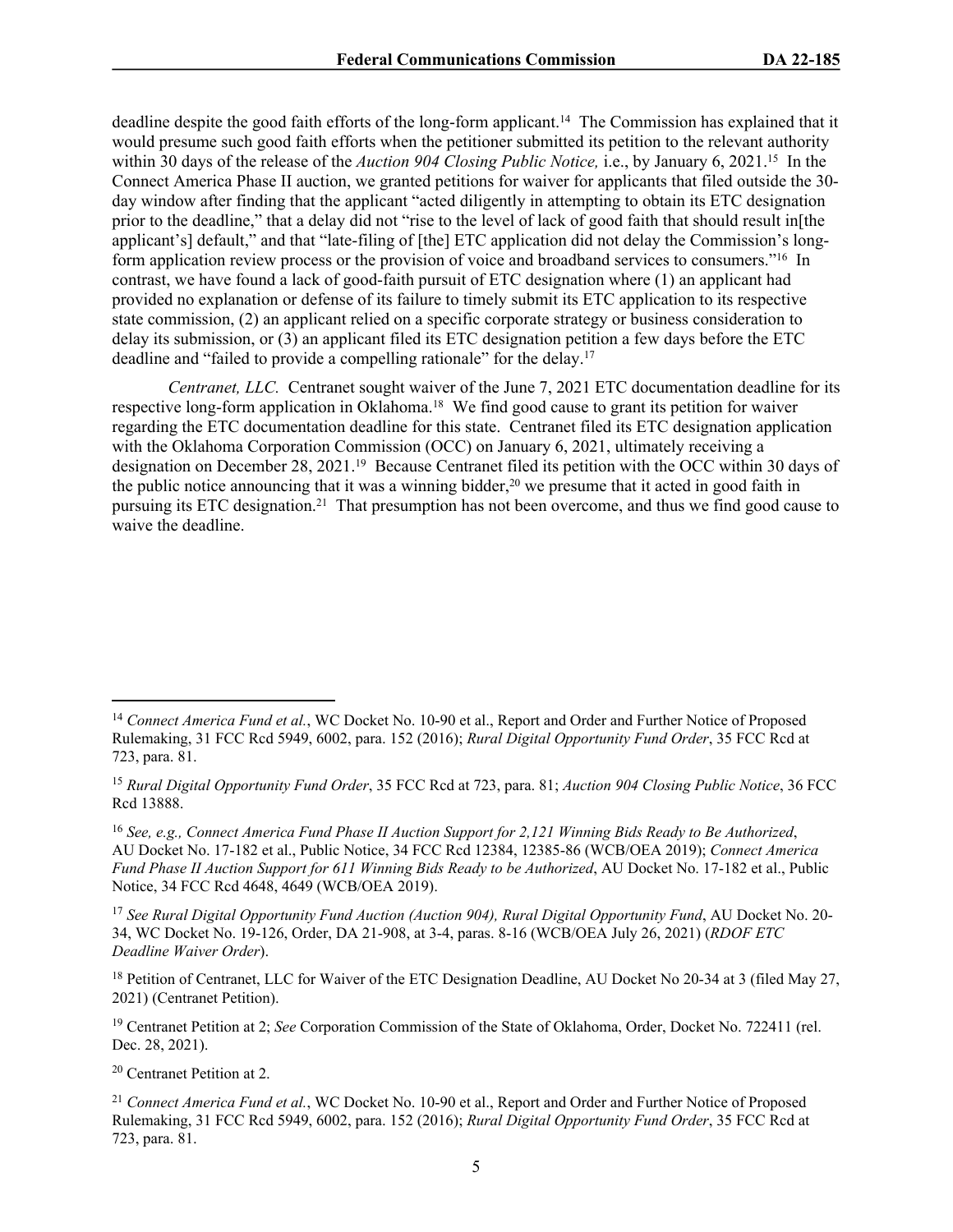*Pine Belt RDOF Holdings, LLC.* As indicated previously, we find good cause to waive the ETC deadline for applicants that were designated by the Commission on June 8, 2021.<sup>22</sup> Thus, we dismiss as moot its request for waiver of the ETC deadline.<sup>23</sup>

*Windstream*. Windstream Services, LLC and Windstream Communications, LLC (collectively, Windstream) in Florida and New York sought waiver of the June 7, 2021 ETC documentation deadline for their respective long-form applications.<sup>24</sup> Though Windstream did not file its ETC petitions in Florida and New York within the 30-day time frame for the presumption of good faith to apply, we nonetheless find good cause to grant its petitions for waiver regarding the ETC documentation deadline for these states.

We conclude that Windstream demonstrated special circumstances that warrant deviation from the Commission's June 7, 2021 deadline. Windstream explains that, following release of the *Auction 904 Closing Public Notice*, it conducted a "data-intensive task of analyzing which specific Census blocks are served by the ILEC entities in the Windstream corporate family—which already had ETC designations and which are served by Windstream Communications or which were hybrid blocks requiring service from multiple entities" in order to determine where it needed to file ETC designation applications.<sup>25</sup> After it completed this process in late February, Windstream began filing the necessary applications.<sup>26</sup> Windstream New York filed its application with the New York Department of Public Service (DPS) on March 12, 2021 and Windstream Florida filed its application with the Florida Public Service Commission (PSC) on April 13, 2021.<sup>27</sup> In both cases, the Florida PSC and the New York DPS found they lacked jurisdiction over Windstream's voice over Internet protocol service.<sup>28</sup> After learning that both Commissions lacked jurisdiction, Windstream submitted a new petition for ETC designation consideration with the FCC, receiving a designation on January 12, 2022.<sup>29</sup> In this case, Windstream filed its initial ETC petitions well before the ETC designation deadline and diligently engaged with the Florida PSC and New York DPS. Both commissions took more time than Windstream had reasonably anticipated and ultimately disavowed jurisdiction, which constituted circumstances outside its control.

Moreover, based on the totality of the circumstances, we find that waiver of the deadline here would serve the public interest. Windstream has shown consistent efforts to obtain its ETC designations

<sup>24</sup> Windstream Communications, LLC for Waiver of ETC Designation Deadline, AU Docket No. 20-34 (filed June 1, 2021) (Windstream Petition Florida); Windstream Communications, LLC for Waiver of ETC Designation Deadline, AU Docket No. 20-34 (filed June 1, 2021) (Windstream Petition New York).

<sup>25</sup> Windstream Petition at 2.

<sup>26</sup> *Id.*

<sup>27</sup> Windstream Florida Petition at 3; Windstream New York Petition at 2.

<sup>22</sup> *See Rural Digital Opportunity Fund Auction Support for 1,460 Winning Bids Ready to be Authorized*; WC Docket Nos. 19-126, 10-90, AU Docket No. 20-34, Public Notice, DA 21-909, p. 2 n.9 (WCB/OEA July 26, 2021).

<sup>&</sup>lt;sup>23</sup> Pine Belt Holdings, LLC, Petition for Waiver, WC Docket Nos. 09-197, 10-90, 19-126, AU Docket No. 20-34 (filed June 19, 2021).

<sup>&</sup>lt;sup>28</sup> On June 3, 2021, the Florida Public Service Commission (PSC) issued a memorandum to Windstream stating that the PSC "lacks jurisdiction to grant Windstream Communications, LLC ETC status in Florida. . . . [and] . . . recommends . . . apply[ing] directly to the FCC for a Florida ETC designation." Letter from the Florida PSC, Office of Industry Development and Market Analysis to the Office of the Commission Clerk at 4 (June 3, 2021) (Windstream Florida PSC Letter); Letter from New York DPS, Deborah LaBelle, Director, Office of Telecommunications to Thomas Neisen, Counsel for Windstream Communications, Inc. at 1 (May 28, 2021) (Windstream New York DPS Letter).

<sup>29</sup> Windstream Communications, LLC, Petition for Designation as an Eligible Telecommunications Carrier, WC Docket No. 09-197 (filed June 7, 2021) (Windstream FCC ETC Petition); *Telecommunications Carriers Eligible for Universal Service Support; Connect America Fund*; WC Docket Nos. 09-197, 10-90, Order, DA 22-35 (WCB Jan. 12, 2022).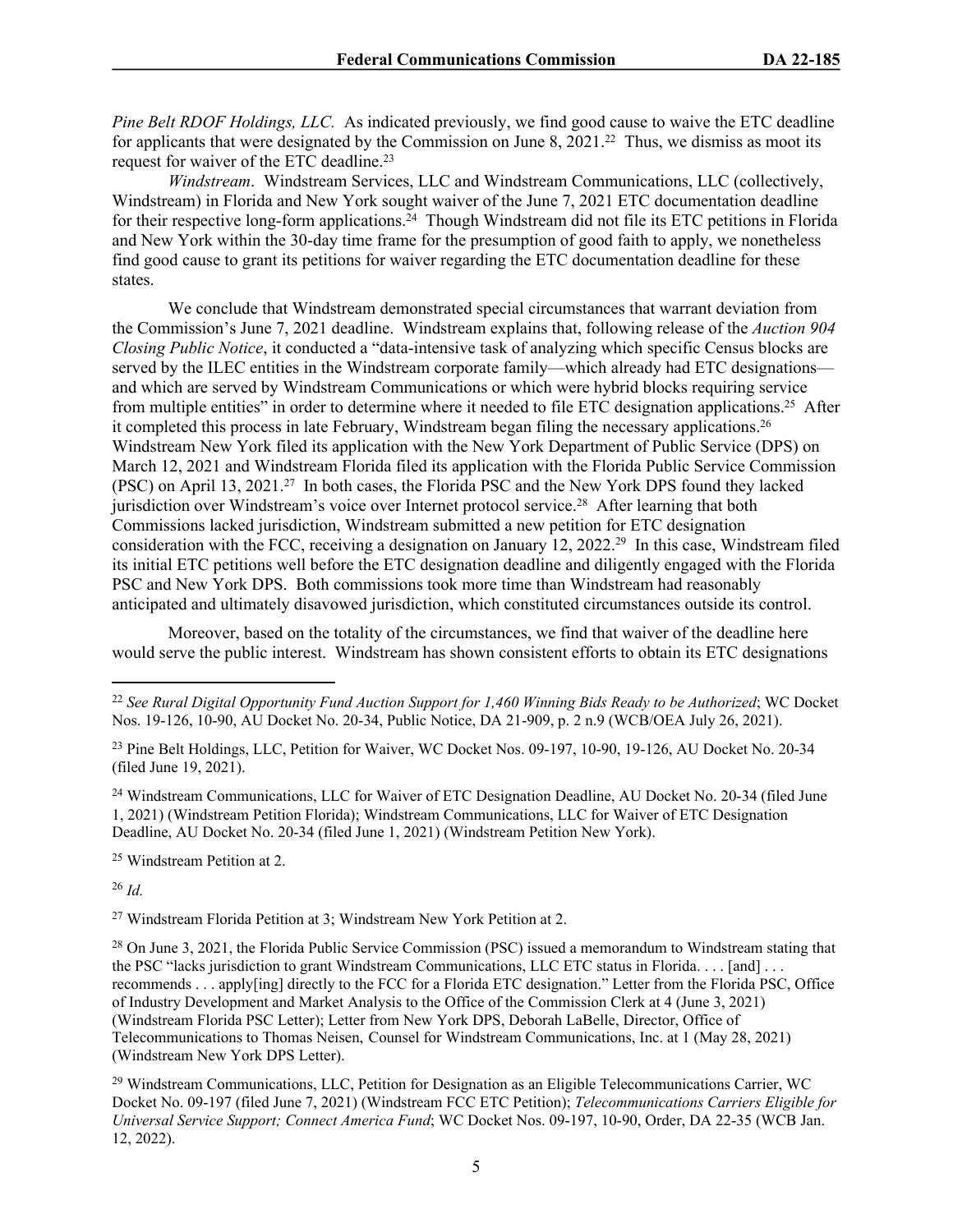as evidenced by Windstream engaging in data analysis for purposes of determining where it actually needed to file its ETC designation application.<sup>30</sup> As noted above, Windstream was actively engaged in obtaining the ETC designations. The circumstances surrounding its petition are not similar to those instances where the Bureau has previously found a lack of good faith.<sup>31</sup> We find the public interest is served by moving forward with authorizing support for applicants that acted in good faith through the application process and obtained their ETC designations within a reasonable amount of time after the deadline, rather than delaying the provision of voice and broadband service to these areas by defaulting long-form applicants that are otherwise ready to authorize.

Lake Region Technology & Communications and E. Fiber Moab. Lake Region Technology & Communications, LLC (Lake Region) and E Fiber Moab separately sought waiver of the June 7, 2021 ETC documentation deadline for their respective long-form applications in Oklahoma and Utah.<sup>32</sup> Though Lake Region and E Fiber Moab did not file their ETC petitions in Oklahoma and Utah within the 30-day time frame for the presumption of good faith to apply, we nonetheless find good cause to grant their petitions for waiver regarding the ETC documentation deadline for these states.

We conclude that Lake Region and E Fiber Moab demonstrated special circumstances that warrant deviation from the Commission's June 7, 2021 deadline. First, the OCC found that Lake Region had engaged in good faith efforts to become an ETC by the applicable deadline.<sup>33</sup> Lake Region explains that it filed its application on February 11, 2021, well before the June 7 deadline, and acted in good faith by fully complying with all OCC requirements associated with its ETC designation.<sup>34</sup> On October 21, 2021, the OCC designated it as an ETC.<sup>35</sup>

E Fiber Moab is a wholly owned subsidiary of Emery Telephone.<sup>36</sup> Emery Telephone applied for and was selected by the FCC as a winning bidder, and explains that, following release of the *Auction 904 Closing Public Notice*, "Emery Telephone . . . assigned portions of [its] winning bids . . . to E Fiber Moab and E Fiber San Juan . . . ."<sup>37</sup> E Fiber Moab and E Fiber San Juan then applied for a Certificate of Public Convenience and Necessity (CPCN) "to provide rate of return regulated service as a carrier of last resort with the Utah Public Service Commission (PSC) . . . . "<sup>38</sup> The Utah PSC subsequently denied their applications on December 16, 2020, leading Emery Telephone to request permission from the FCC to reassign the winning bids to another wholly owned subsidiary, Emery Telecommunications & Video, Inc  $(ET&V).<sup>39</sup>$  Emery was allowed to reassign its bids to  $ET&V$ , and  $ET&V$  petitioned the Utah PSC for

<sup>34</sup> Lake Region Petition at 2-3.

<sup>36</sup> E Fiber Moab Petition at 1.

<sup>37</sup> *Id.* at 2.

<sup>38</sup> *Id.*

<sup>39</sup> *Id.*

<sup>30</sup> Windstream Petition at 2.

<sup>31</sup> *See, e.g.*, *RDOF ETC Deadline Waiver Denial Order*, at 3-4, paras. 8-16.

<sup>&</sup>lt;sup>32</sup> Petition of Lake Region Technology and Communications, LLC for Waiver of the ETC Designation Deadline, AU Docket No. 20-34, WC Dockets 10-90, 19-126 (filed June 7, 2021) (Lake Region Petition); Petition of E Fiber Moab, LLC for Waiver of the ETC Designation Deadline, AU Docket No. 20-34, WC Dockets 10-90, 19-126 (filed June 2, 2021). (E Fiber Moab Petition).

<sup>&</sup>lt;sup>33</sup> On June 4, 2021, the OCC issued a "good faith" affidavit to Lake Region stating that its review of applicant's Petition would not be completed prior to deadline despite the good faith efforts of each long-form applicant. Affidavit from the Oklahoma Corporation Commission, Brandy Wreath, Director of the Public Utility Division, Oklahoma Corporation Commission, at 1 (June 4, 2021) (OCC Letter).

<sup>35</sup> *See* Corporation Commission of the State of Oklahoma, Order, Docket No. 7214867 (rel. Oct. 22, 2021).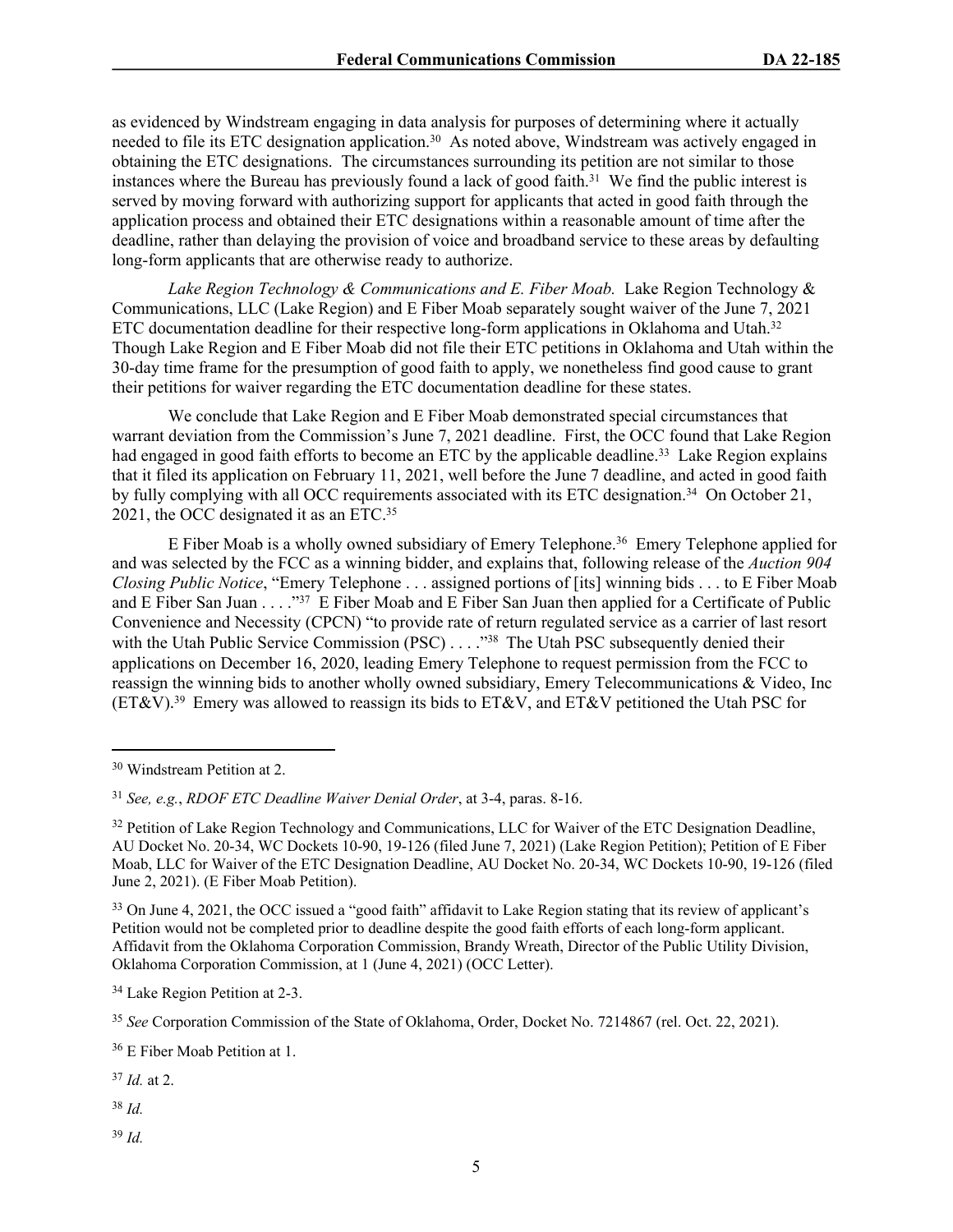ETC designation on February 9, 2021.<sup>40</sup> Simultaneously, E Fiber Moab and E Fiber San Juan requested that the Utah PSC reconsider where they needed to file their ETC designation applications.<sup>41</sup> On May 10, 2021, the Utah PSC found that it had made an error and granted their respective CPCN applications.<sup>42</sup> Following this confirmation, Emery Telephone requested permission to reassign its winning bids back to E Fiber Moab and E Fiber San Juan.<sup>43</sup> Considering the unique circumstances, Emery Telephone was allowed to do so, and shortly thereafter E Fiber Moab filed its application for ETC designation with the Utah PSC.<sup>44</sup> On July 22, 2021, the Utah PUC designated E Fiber Moab as an ETC in the areas where it is eligible to receive RDOF support.<sup>45</sup>

Thus, in both cases, Lake Region and E Fiber Moab filed their ETC applications well before the ETC designation deadline and engaged with the OCC and Utah PSC, responding to their requests for more information, which took more time than Lake Region and E Fiber Moab had reasonably anticipated. Thus the delays constituted circumstances outside their control.

Moreover, based on the totality of the circumstances, we find that waiver of the deadline here would serve the public interest. As discussed above, Lake Region and E Fiber Moab have both shown consistent efforts to obtain their ETC designations. Lake Region filed its application with the OCC one month after the 30-day good faith time frame and E Fiber Moab was engaged with the Utah PSC prior to the end of the good faith time frame.<sup>46</sup> The circumstances surrounding both of their petitions are not similar to those instances where the Bureau has previously found a lack of good faith.<sup>47</sup> Both applicants were actively working toward filing their respective ETC petitions and demonstrated consistent engagement with the OCC and Utah PSC once their applications were filed.<sup>48</sup>

We find the public interest is served by moving forward with authorizing support for applicants that acted in good faith through the application process and obtained their ETC designations within a reasonable amount of time after the deadline, rather than delaying the provision of voice and broadband service to these areas by defaulting long-form applicants that are otherwise ready to authorize.

Commission staff is reviewing information that is submitted with long-form applications on a rolling basis. Accordingly, a long-form applicant that is not included in this Public Notice may be included in a future public notice once Commission staff finalizes review of the long-form application.

*Defaults*. Several winning bidders have notified us that they do not intend to pursue some or all of their winning bids. In Attachment B, we list the relevant winning bids associated with winning bidders or their assignees that have notified us that they do not intend to pursue all or some of their winning bids in a state.<sup>49</sup> A list of the eligible census blocks covered by these winning bids will be made available on the Auction 904 website under the "Results" tab, https://www.fcc.gov/auction/904/round-results.

<sup>41</sup> *Id.*

<sup>42</sup> *Id.* at 3.

<sup>43</sup> *Id.*

<sup>44</sup> *Id.*

<sup>45</sup> *See* Utah Public Service Commission, Order, Docket No. 21-2618-01 (rel. July 22, 2021) (Utah PSC Order).

<sup>46</sup> Lake Region Petition at 2; E Fiber Moab Petition at 2.

<sup>47</sup> *See, e.g.*, *RDOF ETC Deadline Waiver Denial Order*, at 3-4, paras. 8-16.

<sup>48</sup> OCC Letter at 1; Utah PUC Order at 6.

<sup>49</sup> Attachment B contains bid defaults for Gtek Computers & Wireless, L.L.C. (Gtek), which is defaulting on all winning bids, including blocks that were identified in the July 26, 2021 letter to the company ("letter-identified blocks"). *See infra* n[.8](#page-1-0). Attachment B also includes bid level defaults for Charter, which defaulted on certain letter- (continued….)

<sup>40</sup> E Fiber Moab Petition at 2.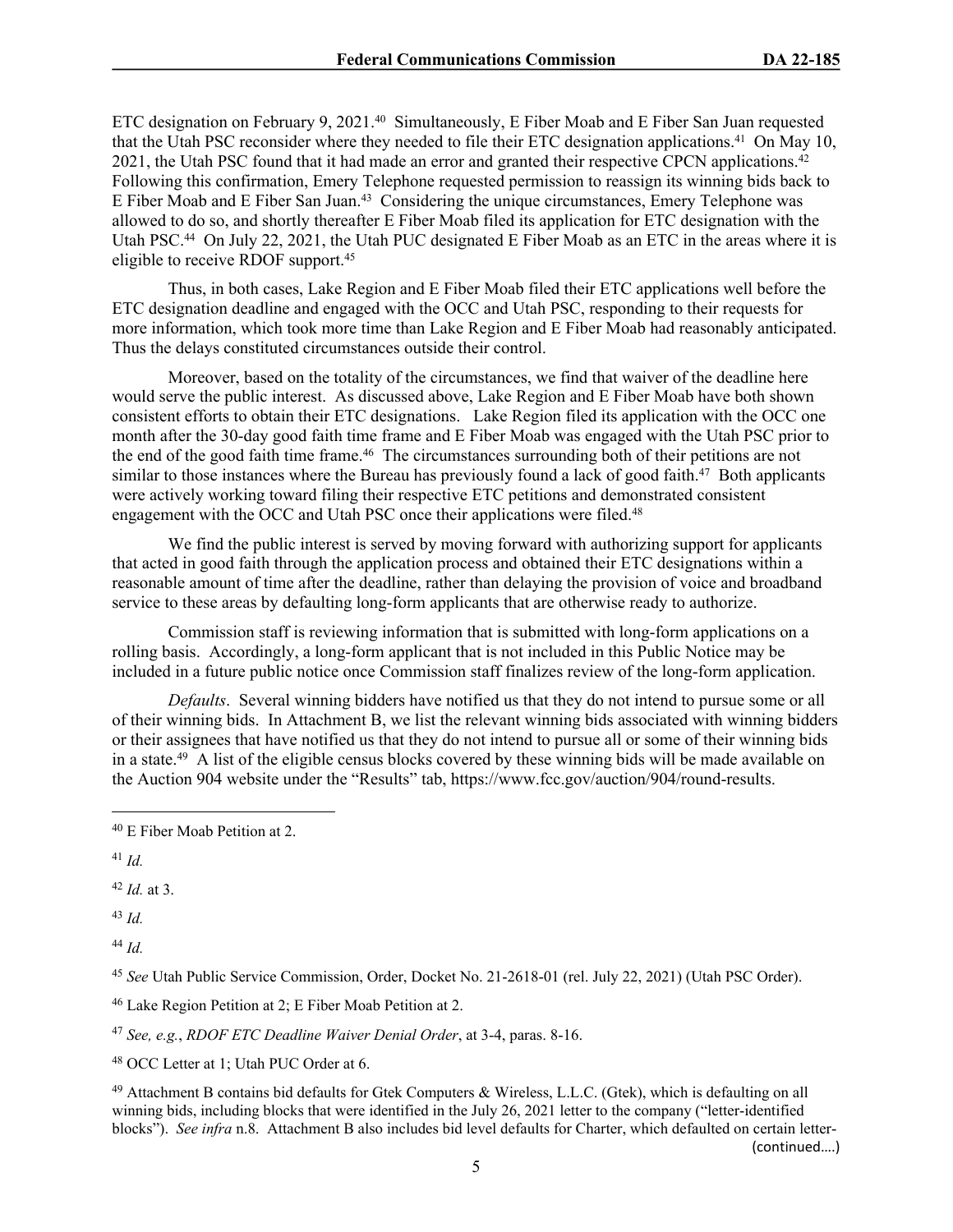Auction 904 support will not be authorized for the winning bids listed in Attachment B. We consider these winning bidders and assignees to be in default for these bids and subject to forfeiture.<sup>50</sup> We will refer these defaulters to the Enforcement Bureau for further consideration. Because Commission staff are reviewing information that is submitted with long-form applications on a rolling basis, we expect to announce additional defaults in future public notices.

A defaulter will be subject to a base forfeiture per violation of \$3,000.<sup>51</sup> A violation is defined as any form of default with respect to the census block group. In other words, there shall be separate violations for each census block group assigned in a bid.<sup>52</sup> So that this base forfeiture amount is not disproportionate to the amount of a winning bidder's bid, the Commission has limited the total base forfeiture to 15% of the bidder's total assigned support for the bid for the support term.<sup>53</sup> Notwithstanding this limitation, the total base forfeiture will also be subject to adjustment upward or downward based on the criteria set forth in the Commission's forfeiture guidelines.<sup>54</sup> In addition, any applicant that failed to submit the audited financial statements as required by the June 7, 2021 deadline will be subject to a base forfeiture of \$50,000, which will be subject to adjustment upward or downward as appropriate based on criteria set forth in the Commission's forfeiture guidelines.<sup>55</sup>

Pursuant to section  $54.804(b)(6)(v)$  of the Commission's rules, the long-form applicants identified in Attachment A that may be authorized to receive Rural Digital Opportunity Fund auction support must submit irrevocable stand-by letters of credit, issued in substantially the same form as set forth in the model letter of credit provided in Appendix C of the *Rural Digital Opportunity Fund Order,*<sup>56</sup> by a bank that is acceptable to the Commission by **6:00 p.m. ET on March 24, 2022.**<sup>57</sup> **Prior to submitting their letters of credit, we encourage long-form applicants to view and share with their** 

<sup>50</sup> *Rural Digital Opportunity Fund et al.*, WC Docket No. 19-126 et al., Report and Order, 35 FCC Rcd 686, 735-36, paras. 114-17 (2020) (*Rural Digital Opportunity Fund Order*).

<sup>51</sup> *Rural Digital Opportunity Fund Order*, 35 FCC Rcd at 735-36, para. 115; *Auction 904 Procedures Public Notice*, 35 FCC Rcd at 6178, para. 322.

<sup>52</sup> *Rural Digital Opportunity Fund Order*, 35 FCC Rcd at 735, para. 115; *Auction 904 Procedures Public Notice*, 35 FCC Rcd at 6178, para. 322.

<sup>53</sup> *Rural Digital Opportunity Fund Order*, 35 FCC Rcd at 736, para. 117; *Auction 904 Procedures Public Notice*, 35 FCC Rcd at 6178, para. 322.

<sup>54</sup> *See* 47 U.S.C. § 503(b)(2)(B); 47 CFR § 1.80(b)(10), note to paragraph (b)(10); *Rural Digital Opportunity Fund Order*, 35 FCC Rcd at 736, para. 115; *Auction 904 Procedures Public Notice*, 35 FCC Rcd at 6178, para. 322.

<sup>55</sup> *Auction 904 Procedures Public Notice*, 35 FCC Rcd at 6177, para. 318; *Rural Digital Opportunity Fund Order*, 35 FCC Rcd at 722, para. 80; 47 U.S.C. § 503(b)(2)(B); 47 CFR § 1.80(b)(10), note to paragraph (b)(10).

<sup>56</sup> *Rural Digital Opportunity Fund Order*, 35 FCC Rcd at 773-77, Appx. C.

<sup>57</sup> The Commission's rules list specific requirements for a bank to be acceptable to the Commission to issue the letter of credit. Those requirements vary for United States banks and non-U.S. banks. *See* 47 CFR § 54.804(c)(2); *Rural Digital Opportunity Fund Order*, 35 FCC Rcd at 732, para. 107.

identified blocks, as well as census block groups not identified in the July 26, 2021 letter to the company. *See id*. Charter's bid-level defaults of letter-identified blocks were already posted on the Auction 904 website, along with the partial bid defaults in response to the letters. For the reasons articulated in the *Fourth RDOF Authorization Public Notice* regarding defaults on letter-identified census blocks, we find good cause to waive the forfeiture penalties that would be otherwise associated with the default on the specific census blocks that we identified in our letter. *Rural Digital Opportunity Fund Support Authorized for 2,008 Winning Bids*, AU Docket No. 20-34, WC Docket Nos. 19-126 and 10-90, Public Notice, DA 21-1560, at 9 (WCB Dec. 14, 2021) (*Fourth RDOF Authorization Public Notice*). Gtek also seeks waiver of the penalties associated with default on non-letter identified blocks. Petition of Gtek Computers & Wireless, L.L.C., for Waiver of Default Penalties, AU Docket No. 20-34, WC Dockets 10-90, 19-126 (filed Feb. 4, 2022). This Public Notice does not address waiver requests regarding the penalties for defaulting on non-letter identified blocks.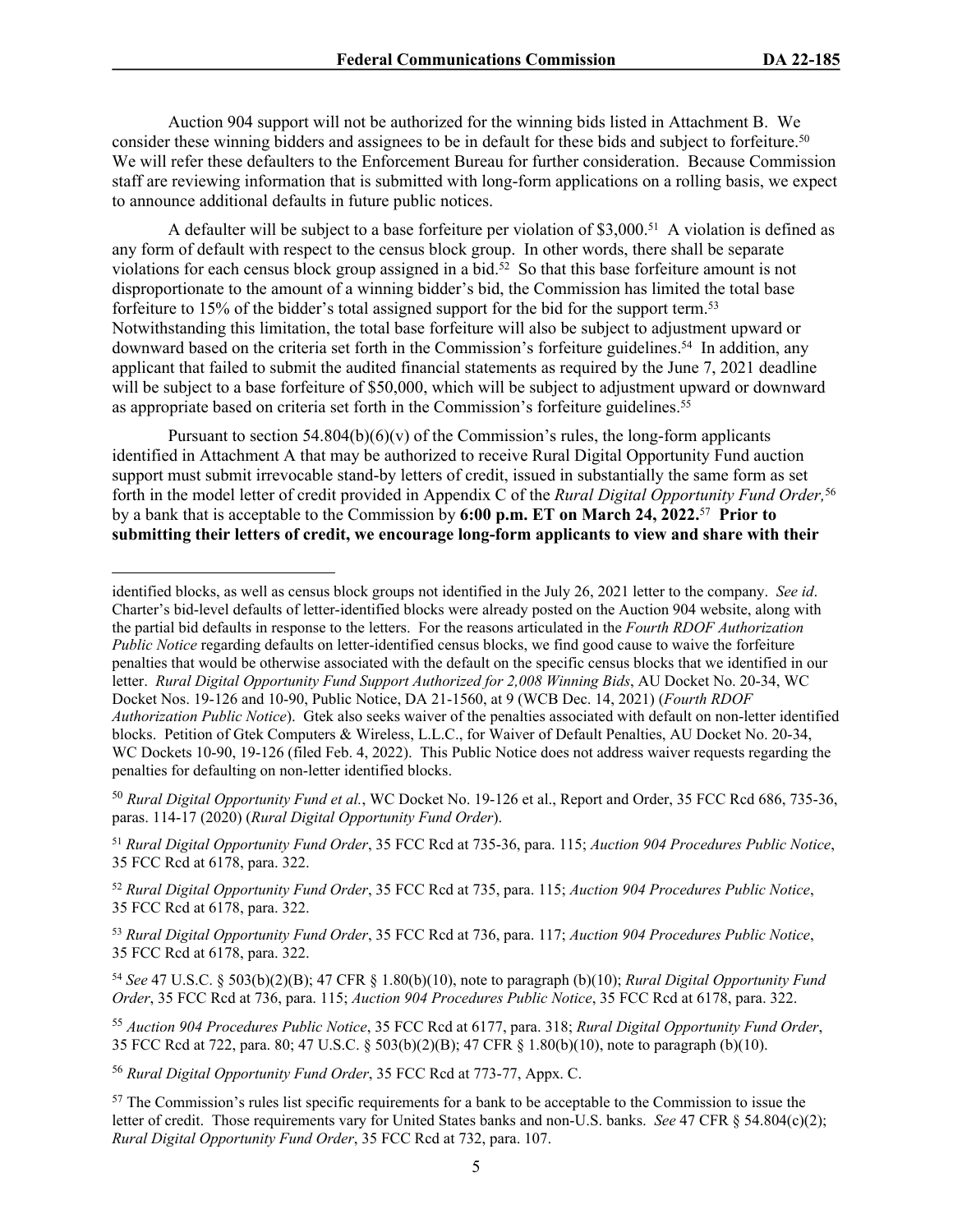# **issuing banks the letter of credit resources available on USAC's website: https://www.usac.org/high-cost/funds/rural-digital-opportunity-fund/**.

A separate letter of credit must be submitted for each state where the long-form applicant has winning bids that are ready to be authorized, in an amount equal to at least the first year of support in the state.<sup>58</sup> The value of the letter of credit must increase each year until it has been verified that the support recipient has met certain milestones, as described in more detail in section 54.804(c)(1) of the Commission's rules.<sup>59</sup>

In addition, a long-form applicant is required to provide with the letter of credit an opinion letter from outside legal counsel clearly stating, subject only to customary assumptions, limitations, and qualifications, that, in a proceeding under the Bankruptcy Code, the bankruptcy court would not treat the letter of credit or proceeds of the letter of credit as property of the long-form applicant's bankruptcy estate, or the bankruptcy estate of any other bidder-related entity requesting issuance of the letter of credit, under section 541 of the Bankruptcy Code.<sup>60</sup>

By future public notice, we will authorize support for specific winning bids for which all requirements, including submission of the letter of credit and opinion letter, have been met.

Details concerning the next steps are set forth below.

## **Instructions for Submission of Letter of Credit and Opinion Letter**

Long-form applicants identified in Attachment A of this Public Notice must submit letters of credit and Bankruptcy Code opinion letters for each state where they have winning bids identified in Attachment A. The minimum amount of the first letter of credit for each state is determined by adding up the first year of support listed in Attachment A for each winning bid in the state. Each letter of credit and opinion letter submitted to the Universal Service Administrative Company (USAC) must reference the relevant study area code as listed in Attachment A.

A long-form applicant should:

- Submit the hard copy of the letter of credit and opinion letter to USAC by **6:00 p.m. ET on March 24, 2022**, at the following address: Universal Service Administrative Company (USAC), High Cost Program, Rural Digital Opportunity Fund LOC, Attn: Stephen Snowman, 700 12th Street, NW, Suite 900, Washington, DC 20005;
- **Submit an electronic copy of its original letter of credit and opinion letter to [hcinfo@usac.org](mailto:hcinfo@usac.org) and [OGC-LOC@usac.org](mailto:OGC-LOC@usac.org) by the deadline to ensure that they are**  timely filed. Note: 1) the electronic copies should be scanned versions of the hard copies mailed to USAC, which should be signed and include Annex A, B,  $\&$  C, as shown in the model letter of credit,  $61$  2) electronic copies are used for the purpose of determining the timeliness of submissions, 3) thus, USAC will only review the mailed, hard copies of the letters of credit and opinion letters, not the electronic copies;
- Expect to receive feedback from USAC on letters of credit within approximately 10 days of USAC's receipt of the hard copies;
- Avoid sending additional documents until the applicant has received feedback from USAC. If an applicant notices an error in its letter of credit or bankruptcy opinion letter prior to receiving feedback from USAC, do not send USAC a revised copy of the relevant

<sup>58</sup> *Rural Digital Opportunity Fund Order*, 35 FCC Rcd at 732-33, paras. 107-08.

<sup>59</sup> 47 CFR § 54.804(c)(1)(i)-(vii); *Rural Digital Opportunity Fund Order*, 35 FCC Rcd at 729-31, paras. 98-104.

<sup>60</sup> 11 U.S.C. § 541; 47 CFR § 54.804(c)(3); *Rural Digital Opportunity Fund Order*, 35 FCC Rcd at 735, para. 113.

<sup>61</sup> *Rural Digital Opportunity Fund Order*, 35 FCC Rcd at 773-77, Appx. C.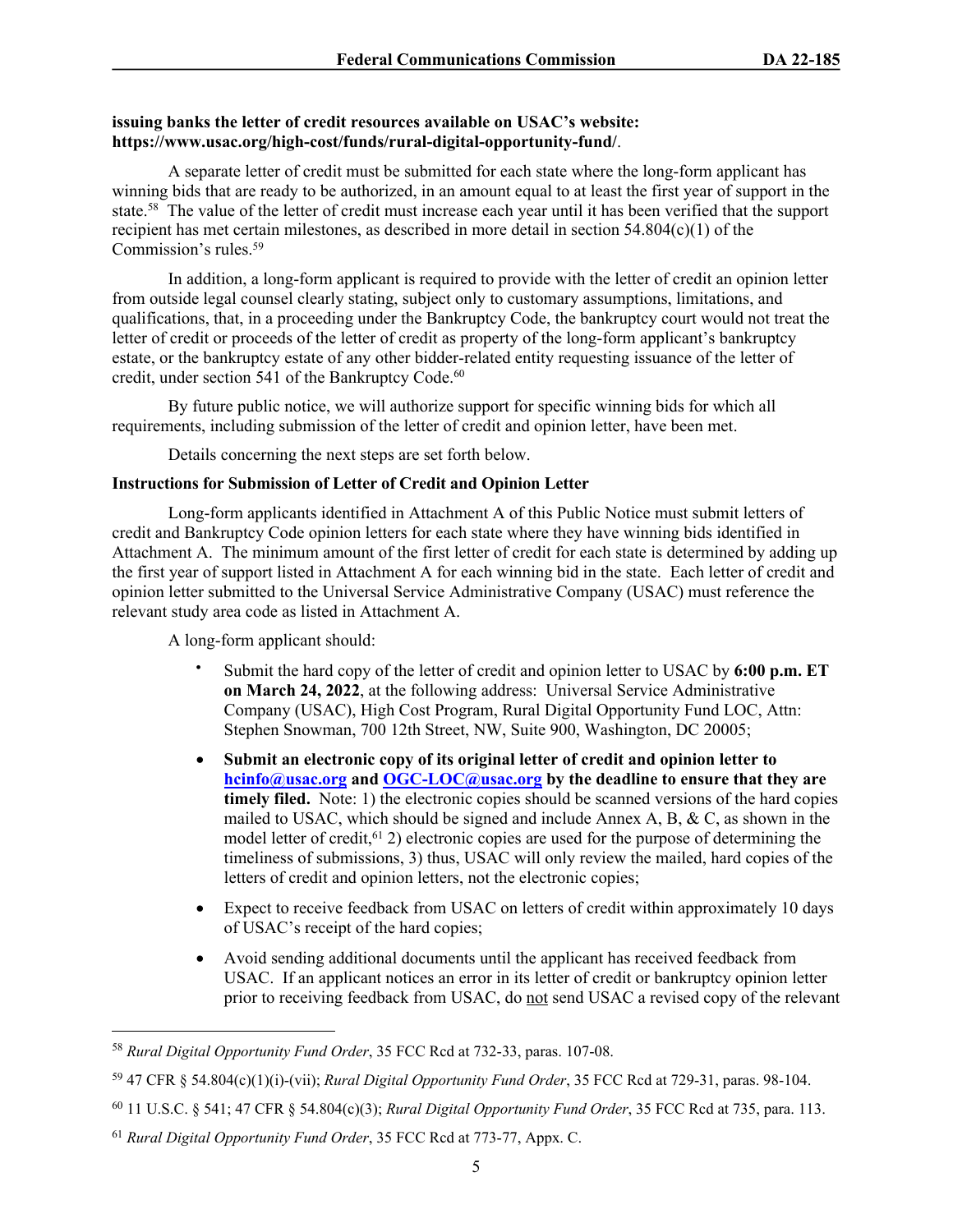document. Instead, applicants should wait to receive feedback from USAC and then make their corrections to the version of the document they send back to USAC that also incorporates any USAC feedback.

A copy of the letter of credit and opinion letter must also be submitted in the FCC Auction System by the applicable deadline—**prior to 6:00 p.m. ET on March 24, 2022**. An applicant must provide this required information in two attachments. The letter of credit attachment should be uploaded using the "Letter of Credit" attachment type, and the opinion letter attachment should be uploaded using the "Letter of Credit Opinion Letter" attachment type. Each attachment must be uploaded within the applicant's long-form application to each relevant winning bid identified in Attachment A of this Public Notice. Such attachments will be treated as confidential trade secrets and/or commercial information and withheld from routine public inspection.<sup>62</sup> As such, a long-form applicant need not submit a separate section 0.459 confidentiality request for this information with its FCC Form 683.<sup>63</sup>

Any long-form applicant identified in Attachment A that fails to file the required documents<sup>64</sup> for any of the identified winning bids by the applicable deadline **– prior to 6:00 p.m. ET on March 24, 2022** – will be in default on such bid(s) and subject to forfeiture.<sup>65</sup>

## **Further Information Contact:**

**Technical Support** Electronic Filing Auction Application System **FCC Auctions Technical Support Hotline**

(877) 480-3201, option nine; or (202) 414-1250 (202) 414-1255 (TTY) Hours of service: 8:00 a.m. – 6:00 p.m. ET, Monday through Friday

**General Universal Service Information Wireline Competition Bureau,**

### **Press Information Office of Media Relations** Anne Veigle, (202) 418-0506

**Telecommunications Access Policy Division** Lauren Garry Heidi Lankau Stephen Wang (202) 418-7400 Auction904@fcc.gov

**Universal Service Administrative Company** Stephen Snowman (202) 414-2725

<sup>63</sup> 47 CFR § 0.459.

<sup>64</sup> 47 CFR § 54.804(b)(6)(v).

<sup>65</sup> *Rural Digital Opportunity Fund Order*, 35 FCC Rcd at 735-36, paras. 114-17; *Auction 904 Procedures Public Notice*, 35 FCC Rcd at 6178, paras. 321-22 (2020).

<sup>62</sup> *Auction 904 Closing Public Notice*, 35 FCC Rcd at 13899, para. 28. If a request for public inspection under section 0.461 is made for the long-form applicant's letter of credit or opinion letter, the long-form applicant will have an opportunity to object to disclosure and justify the continued confidential treatment of the information. 47 CFR §§ 0.459, 0.461.